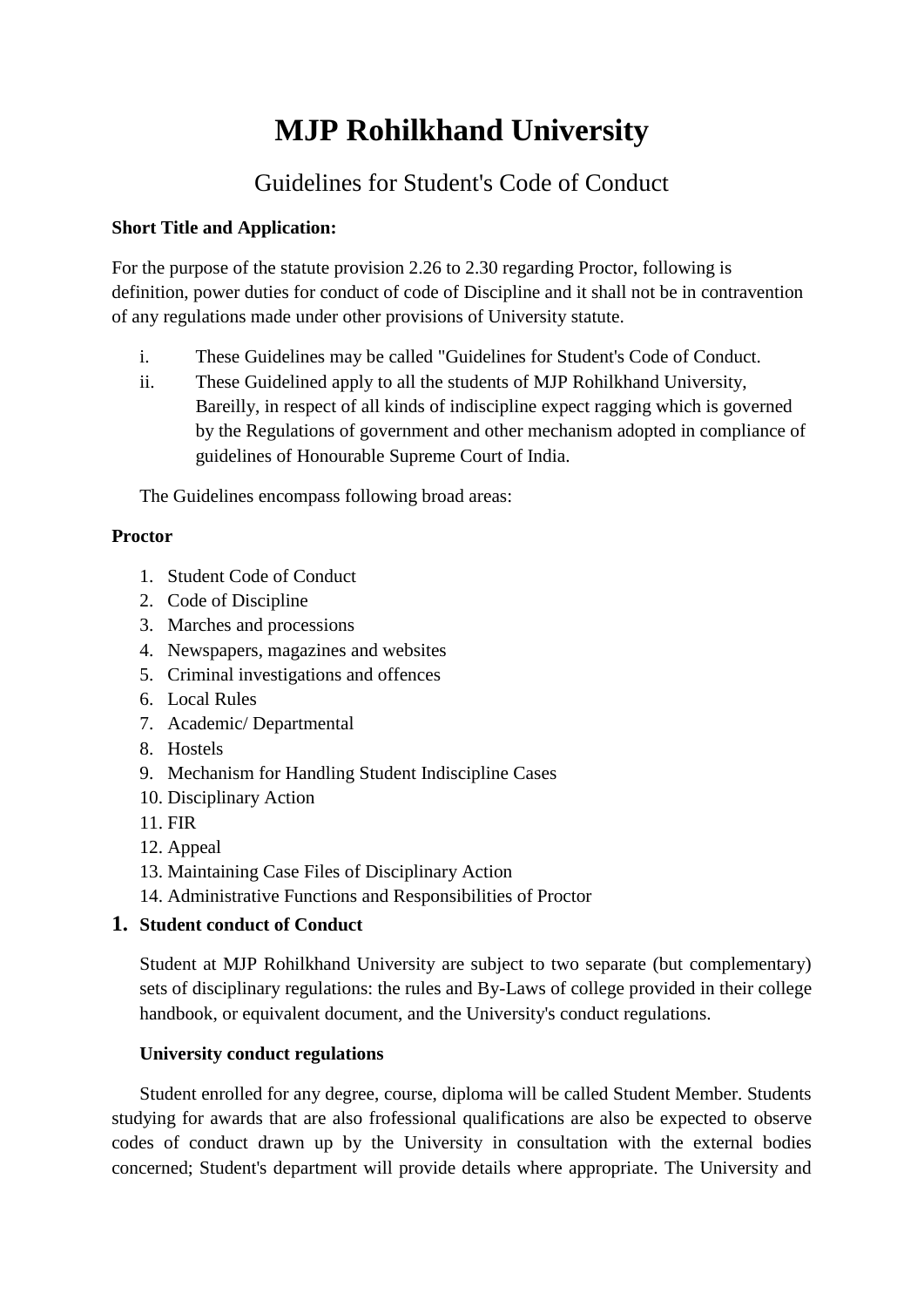college disciplinary codes do not replace the law of the land which student must observe like everybody else.

Whether student are a taught-course or a research student, it is students responsibility to consult and be familiar with the Statutes and Regulations, including the Examination Regulations, and subsequent formal amendments published, general regulations and the specific regulations for their course. The Examination Regulations cover a wide variety of important topics, student should read them carefully, in addition to authoritative information that departments and faculties publish in accordance with the regulations (e.g. in course handbooks or on departmental websites). Students who intentionally or recklessly breach regulations, or incite or conspire with others to do so, are liable to disciplinary action.

The aim of these regulations will be to create an environemnt where we ensure:

- Respect for self
- Respect for others
- Respect for University Property
- Respect for University Authority
- Honesty
- Professional & Academic Integrity

#### **2. Code of Discipline**

No student member of the University shall in a university context intentionally or recklessly;

- (a) Disrupt or attempt to disrupt teaching or study or research or the administrative, sporting, social, cultural or other activities of the University;
- (b) Disrupt or attempt to disrupt the lawful exercise of freedom of speech by members, students, and employees of the University or by visiting speakers;
- (c) obstruct or attempt to obstruct any officer, imployee, or agent of the University in the performance of his or her duties;
- (d) deface, damage, or destroy or attempt to deface, damage or destroy any property of or in the custody of the University or of any member, officer, employee, or agent of the University, or knowingly misappropriate such property;
- (e) occupy or use or attempt to occupy or use any property or facilities of the University except as may be expressly or impliedly authorised by the university authorities concerned;
- (f) forge or falsify any university certificate or similar document or knowingly make false statements concerning standing or results obtainde in examinations;
- (g) engage in action which is likely to cause injury or to impair safety;
- (h) engage in violent, indecent, disorderly, threatening, or offensive behaviour or langauge;
- (i) engage in any dishonest behaviour in relation to the University;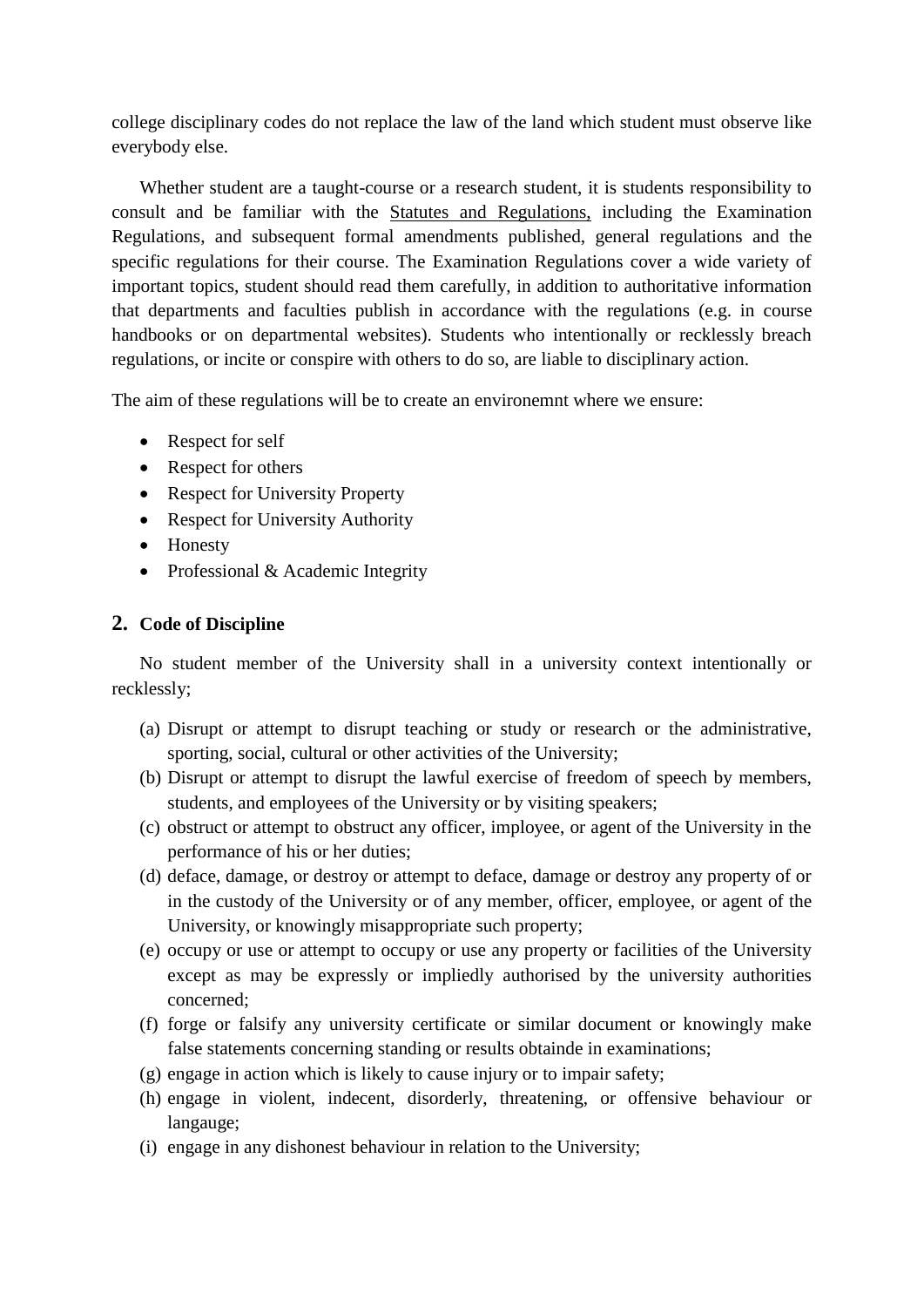- (j) disobey a reasonable instruction given within their authority by one of the Proctors or their deputies;
- (k) refuse to disclose his or her name and other relevent details to an officer or an imployee or agent of the University or of any college in circumstances where it is reasonable to require that information be given;
- (l) possess, use, offer, sell, or give to aby person drugs, the possession or use of which is illegal;
- (m) engage in the harassment of any member, visitor, employee, or agent of the University;
- (n) Involvement in ragging (direct or indirect) as per guidelines of UGC/ Court.
- (o) Involvement in Cyber Crimes.

#### **3. Marchers and processions**

It requires the organiser of a procession to give at least six day's notice in advance of the date of the event to University authority. In practice, it is advisable to give the University authority as much notice as possible: at least 4 weeks' minimum, in the interests of avoiding clashes between one event and another event in University on the same day. Events intended to take place on University land or property must be reffered to the proctors.

#### **4. Newspapers, magazines and websites**

Students are reminded that, whether or not a publication is formally registered with the Proctors, the individuals involved in its production and distribution are legally responsible for all the material. Anyone intending to set up or take over a publication is strongly advised to consult the proctros office at an early stage. The Proctors do not censor student members publications. However, because such publications are something the subject of compaints, the proctors need to be aware of their content. Those responsible for the distribution of any journal, newspaper, or magazine are asked to send a copy to the Proctors' office on the day of publication. If student post material on social media or any other media, students need to be aware that their activities are covered by the University's Disciplinary Regulations.

#### **5. Criminal investigations and offences**

If a student is the subject of criminal proceedings concerning an alleged offence of such seriousness that an immediate term of improsonment may be imposed if he or she is convicted, or if he or she has been convicted of a serious offence (whether or not a prison sentence was in fact imposed), the student is required to inform the Proctors in writing. The Proctors will then consider whether any consequential action needs to be taken within the University.

## **6. Local Rules**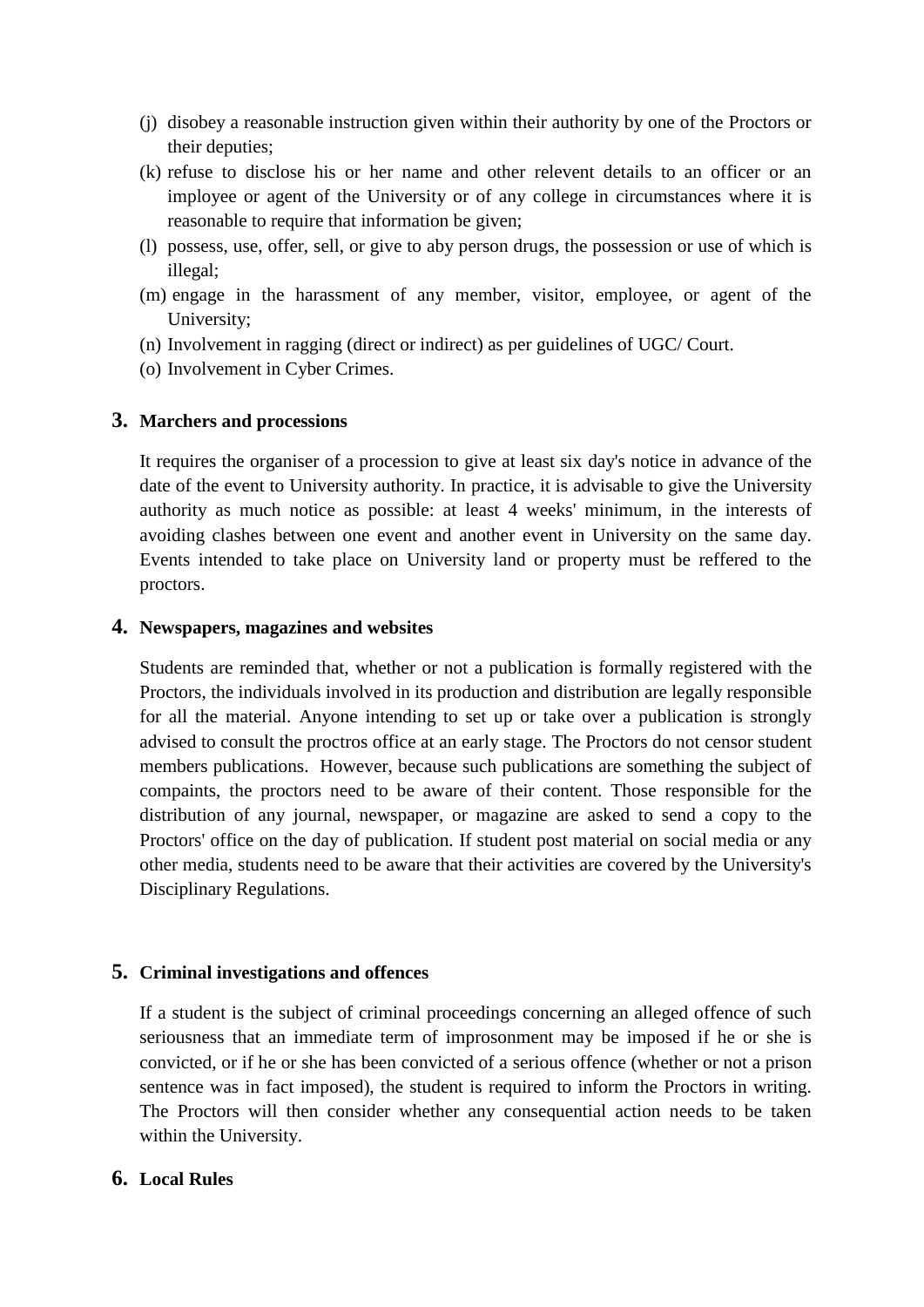Students using buildings. property or services are advised to familiarise themselves with any published rules, for example as displayed on notice-boards in or at the entrance to buildings or property or on the service's website. Action threatening or causing damage to property or inconvenince to other users may lead to exclusion. An allegation of misuse of University property contrary to local rules may be referred to the Proctors for investigation as a possible disciplinary offence.

#### **7. Academic/ Departmental**

In relation to breaches of examination regulations, Dean/ Head of Department have to act as per University Rules. However, students if violating code of disciplines they may inform proctors for assistance.

#### **8. Hostels**

Ordinarily in relation to breaches of code of aiscipline in hostel it will be enquired and supervised by Chief Warden through Wardens; however he can take assistant of Proctors as the case arises. A disciplinary committee of Hostels comprised of Chief Warden, Warden of concerned Hostel, DSW and Chief proctor or its nominee will forward their recomendations to Vice-Chancellor for disciplinary action against student(s) for violation of code of discipline. A cumulative effort shall be taken to prevent ragging incidences.

## **9. Mechanism for Handling Student Indiscipline Cases**

#### **a. Investigation**

# **When an offence of misconduct is alleged, one of the Proctors investigates and decide whether there is a case for the student or student concerned to answer.**

For alleged offences involving publications, the Proctor may hold all or some of the relevant incharge responsible. The Proctors have the power to summon any University member to appear before them to assist with their enquiries. the process of investigation and evidence-gathering may involve interviewing suspects and witnesses. A student under investigation has the right to be informed what breach of regulations he or she is suspected of having comitted and to be accompained by a member during any interview. If' however, the Proctor considers that a breach of regulations has occurred and that the student(s) responsible have been identified, the Proctor will then send each student notice of a disciplinary hearing. All cases are ecided on the 'civil standard' of proof (i.e. the balance of probabilities).

#### **b. Proctors' disciplinary hearing**

The student will be formally notifies what regulations he or she is thought to have breached, and will be sent a notice to attend a Proctors Disciplinary Hearing, if required. At the hearing, the evidence may be presented and the student has the right to make a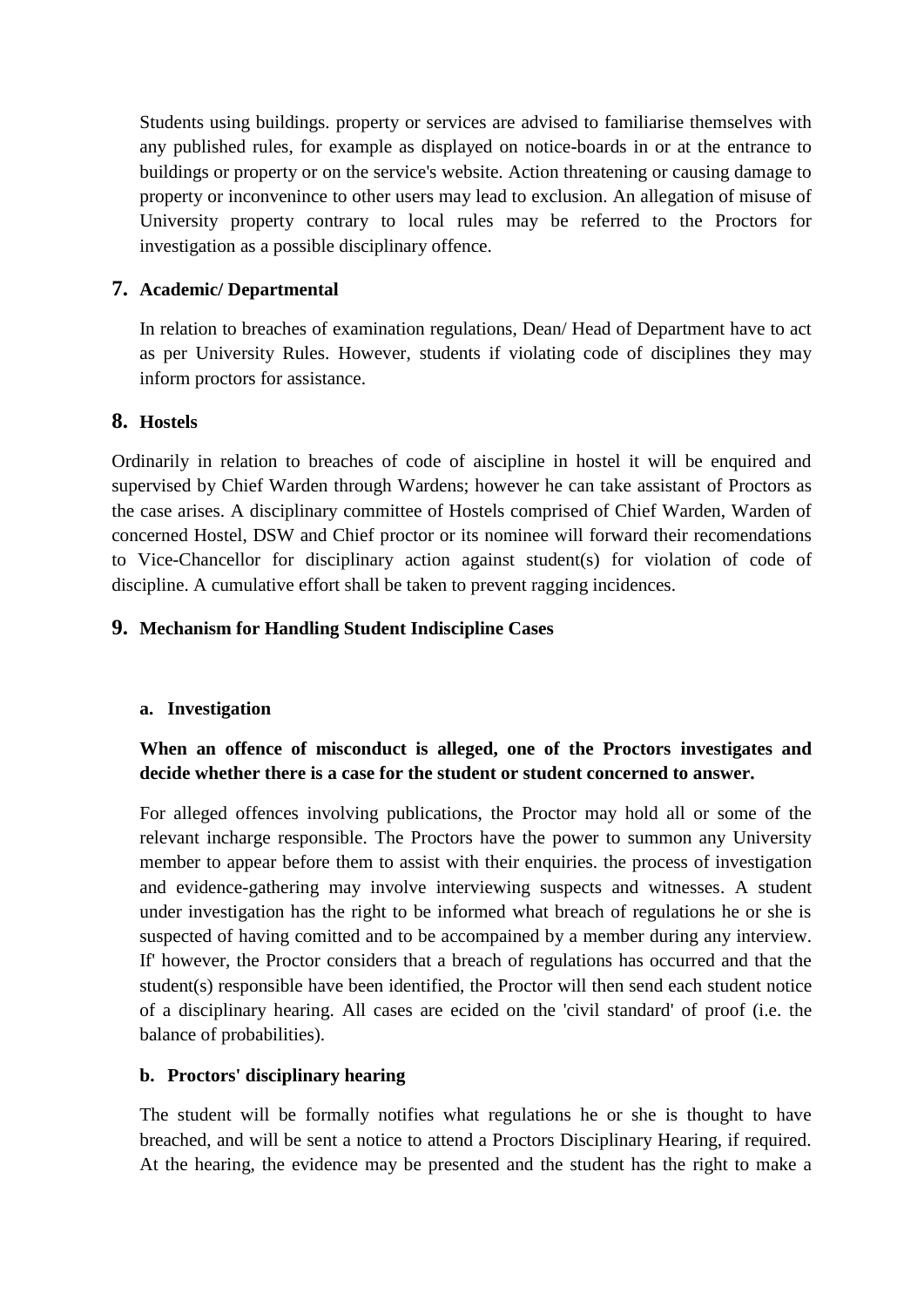defence against the allegations or else to admit the berach (es) of regulations and to present evidence to explain his or her behaviour. Witnessess may be called to attend, either by the Proctors or the student.

If the student admits the alleged breach of regulations, or is found guilty, the Proctors may impose a fine or punishemnt as the case may be which will be finally approved by Vice-Chancellor with consultation of Disciplinary committee, if any.The Proctors must normally finalise a case within six months of first interviewing the student concerned.

#### **10. Disciplinary Action**

If the Proctor finds that the student has committed the breaches of regulations alleged, he may send their recommendations to Vice-Chancellor and a wirtten warning can be issued about future conduct, summon Guardian or to take/ recommend one or more of the following actions:

- Impose a fine of any size
- Order the student to pay compensation to any person or body suffering injury, damage or loss as a result of his or her conduct
- Reduce by one or more classes any degree classification
- Ban the student from specified University permises or facilities for whatever period of time, or on whatever terms, it thinks fit
- Rusticate the student for whatever period of time it thinks fit
- Expel the student from membership of the University

#### **Definitions**

Following words and expressions shall have the following meanings:

- (a) **'ban'** means withdraw the right of access to specified land, buildings, facilities or services of the University for a fixed period or pending the fulfilment of certain conditions;
- (b) **'expel'** means deprive a member permanently of his or her membership of the University;
- (c) **'harassment'** means unwanted and unwarranted conduct towards another person which has the purpose or effect of:
	- i. violating that other's dignity; or
	- ii. creating and intimidating, hostele, degrading, humiliating or offensinve environment for that other;
- (d) **'rusticate'** means withdraw the right of access to all of the land, buildings and facilities of the University including teaching, examinations and all related academic services for a fixed period or until the fulfilment of specified conditions;
- (e) **'suspend'** means withdraw the rights/ facilities being student of University for a fixed or indeterminate period or until the fulfilment of specified conditions where action is taken as an interim measure pending further investigation, or where action is taken under the statutes or regulations for nondisciplinary reasons.